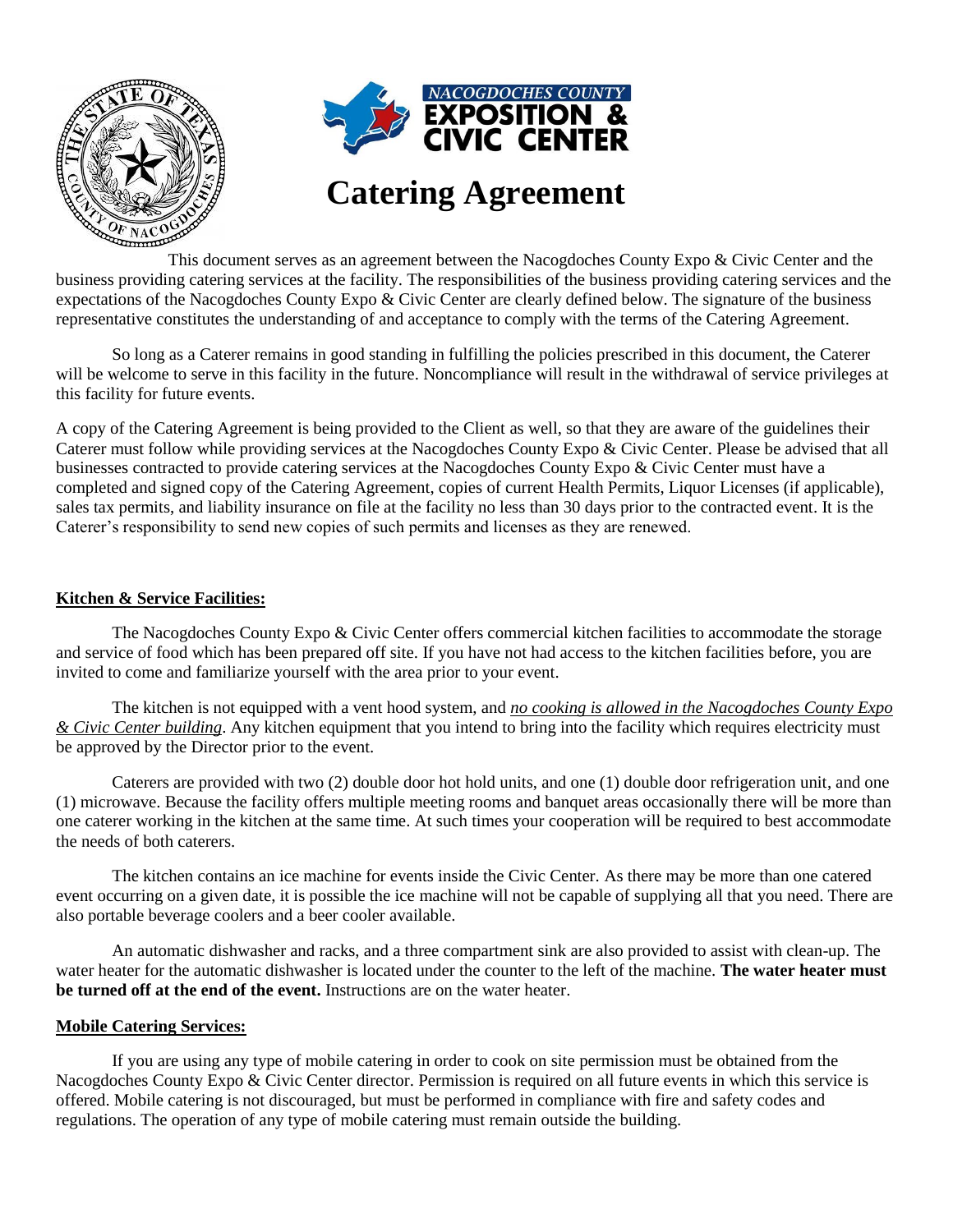# **Terms of the Catering Agreement:**

- 1. Children under the age of twelve (12) are not allowed in the kitchen area at any time.
- 2. The Caterer is required to clean the prep kitchen, all serving areas, the dish area, dishwasher, and three compartment sink, and the area of the banquet hall used to serve food during the event. This includes, but is not limited to: sweeping and mopping the floors, cleaning all prep tables, and removing all trash and breaking down cardboard boxes before taking them to the dumpster. All kitchen equipment that was used is required to be cleaned inside. The Caterer must also remove all trash and food scraps to the facilities dumpster. A charge of \$350 will be assessed to caterers who fail to clean before leaving, as well as the loss of catering privileges at the Nacogdoches County Expo & Civic Center.
- 3. The Caterer agrees to return the kitchen and serving areas to the same condition as they found them with the exception of normal wear and tear. Clean up must be completed and all items removed within one (1) hour following the ending time expressed in the Client's Rental Agreement unless the Nacogdoches Civic Center has previously approved a time extension. Items not removed and that have been claimed are subject to collection and disposal, donation or used for any purpose by the Nacogdoches Civic Center without liability.
- 4. Also, the Caterer will be responsible for the following:
	- a. Trash containers will not be overfilled. Periodic replacing of trash bags may be required.
	- b. Liquids (tea, coffee, water, etc.) should not be poured into trash containers.
	- c. All trash and food must be removed from tabletops before table covers are removed.
	- d. All ice sculptures must be disposed of after each event. Any water from ice sculptures must be removed by Caterer.
	- e. Grease must not be poured into drains, and properly disposed after each event.
	- f. Warming ovens are to be turned off. Any racks removed from the units are to be replaced.
	- g. Serving carts are to be cleaned and returned to the kitchen. The black cart should be used only for food and related kitchen operations.
- 5. Sternos™ or other warming devices must be extinguished and disposed of properly. When more than one vendor or supplier is providing service at the facility, the Caterer must load/unload their vehicle(s) and park in the parking lot or other designated area.
- 6. The Nacogdoches Civic Center shall be responsible for the function and maintenance of kitchen equipment.
- 7. The kitchen area will be inspected by a representative of the facility at the end of the Caterer's event. The Nacogdoches County Expo & Civic Center will not be responsible for any equipment, supplies or food that is left at the facility, whether rented or owned by the Caterer.
- 8. The Caterer shall be responsible for the conduct of its agents and employees during service under this Agreement. No alcoholic beverages will be consumed by the Caterer, its agents or employees, on the premises of the Nacogdoches County Expo & Civic Center while providing catering services.
- 9. The Caterer shall not make any improvements, additions, or alternations to the premises of the Center without the written consent of the Director of the Nacogdoches Civic Center. The Caterer will be liable to the Nacogdoches Civic Center for any damage caused to the kitchen equipment or any other property of the Nacogdoches Civic Center which is caused by the negligence of the Caterer, its agents or employees.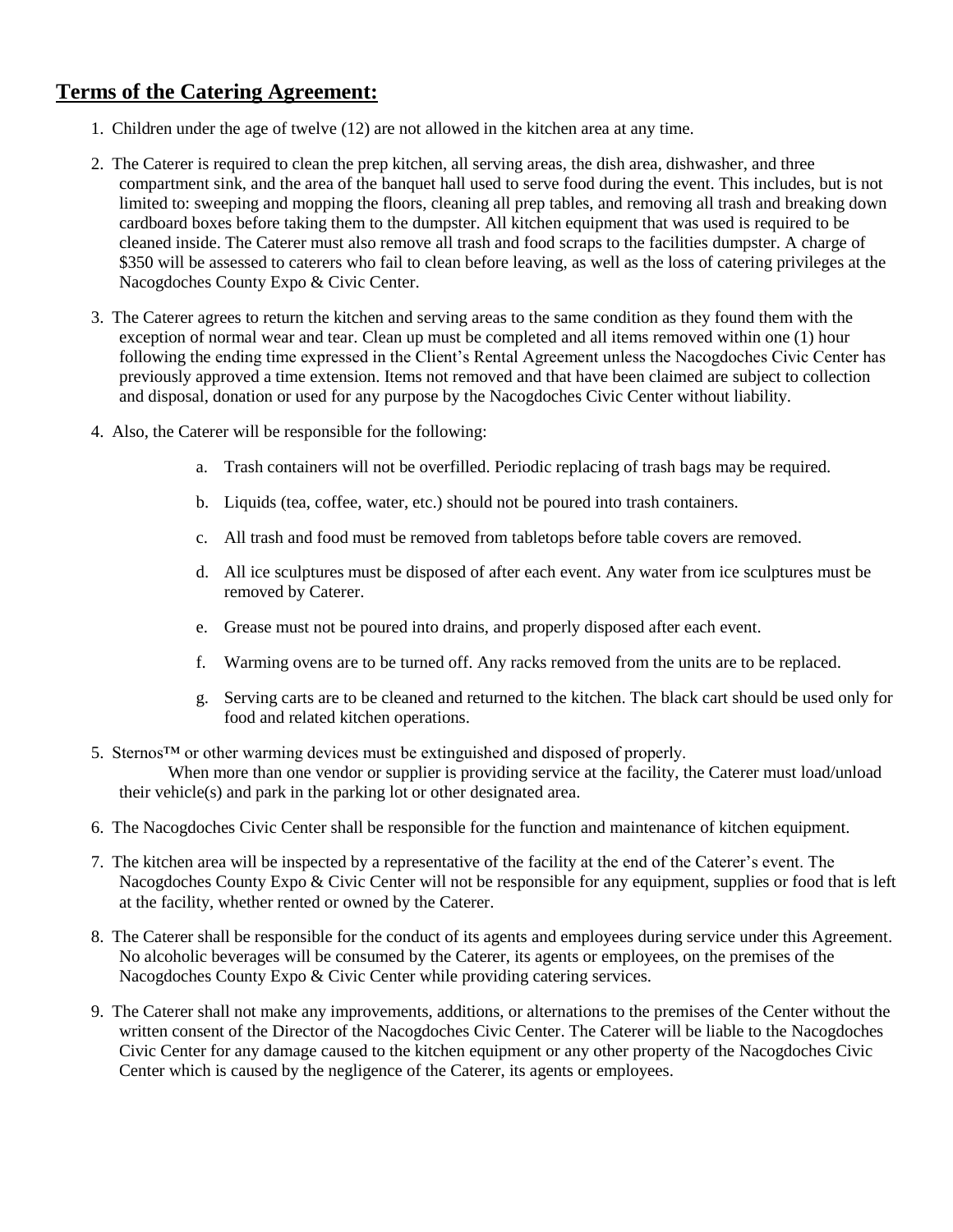- 10. This Agreement shall supersede any and all catering agreements previously made and entered into between the Nacogdoches County Expo & Civic Center and the Caterer. The Caterer also agrees and shall honor this Agreement if the representative of the Caterer, who is duly authorized to sign this Agreement, is no longer employed or associated with the Caterer. This Agreement must be signed and returned to the Center within five (5) working days of receipt of this Agreement.
- 11. The Caterer agrees to fully and completely and does herby release, relieve, hold harmless and indemnify the County of Nacogdoches, the Nacogdoches County Expo & Civic Center, their officers, agents, servants, and employees from and against any and all liability for personal injury, property damage or damage of any kind or nature sustained by any person, firm, corporation or other legal entity, that may occur as a result of Caterer's occupation and use of the Center. Said indemnity shall include the obligation to defend any and all suites, claims, and actions arising out of, or connected in any way with the use of the Center.
- 12. The Nacogdoches County Expo & Civic Center shall have no responsibility under the Catering Agreement to attempt resolution of disputes between Caterers and persons engaging their services at the Center either legally or otherwise.
- 13. WAIVER: Caterer agrees to wholly release, indemnify, and hold harmless the County of Nacogdoches, its officers, agents, and employees for any and all claims, damages, harm, personal injury, including death, property damage, lawsuits and judgments, including legal costs or any other expenses that arise from any negligence, omissions, willful, or intentional acts of Caterer, or its employees, independent contractors, or licensees. However, this agreement to indemnify is not applicable to any negligent acts of the County of Nacogdoches, its agents, servants, or employees.
- 14. All tables for food or beverage service and guest seating must be covered to protect tables form spills and/or stains. Do not tape, tack, staple, Velcro or affix any material to the walls, chairs, tables, doors or any part of the premises. The throwing of glitter, confetti, rice, and bird seed is prohibited. No open flame, pyrotechnics, smoke/fog or flammable materials with the exception of chafer Sternos™ shall be permitted in the Center. Any flame must be contained in a fire proof container.
- 15. The Center is a non-smoking building. Smoking is strictly forbidden in the facility. Exits, halls, sidewalks or entrances shall not be used for any other purpose than ingress or egress. Service corridors, exits, fire hose cabinets and fire extinguishers, including signs, must be unobstructed and visible at all times. Caterer shall not permit any Caterer-owned equipment or displays to remain in such areas without City Fire Marshal approval.
- 16. Employees of vendors must be identifiable by a uniform, name tag or badge. Caterer is responsible for the conduct, actions and damages of any personnel hired by, retained or associated with Caterer.
- 17. Alcohol Service

# **Alcohol service is not permitted for any event honoring or featuring a minor.**

Alcohol may only be dispensed according to Texas Alcoholic Beverage Commission (TABC) rules and regulations.

"Last Call" must be given fifteen (15) minutes prior to the end of an event to ensure guest safety while exiting the facility. If alcohol is brought onto the premises by a guest during a dry event, the Civic Center reserves the right to discontinue all alcoholic beverage services or to close the event.

# **No alcohol may be sold, served or consumed prior to Security's arrival.**

18. The County of Nacogdoches and the Nacogdoches Civic Center reserve the right to prohibit additional Catering agreements to persons who do not comply with above mentioned rules and regulations.